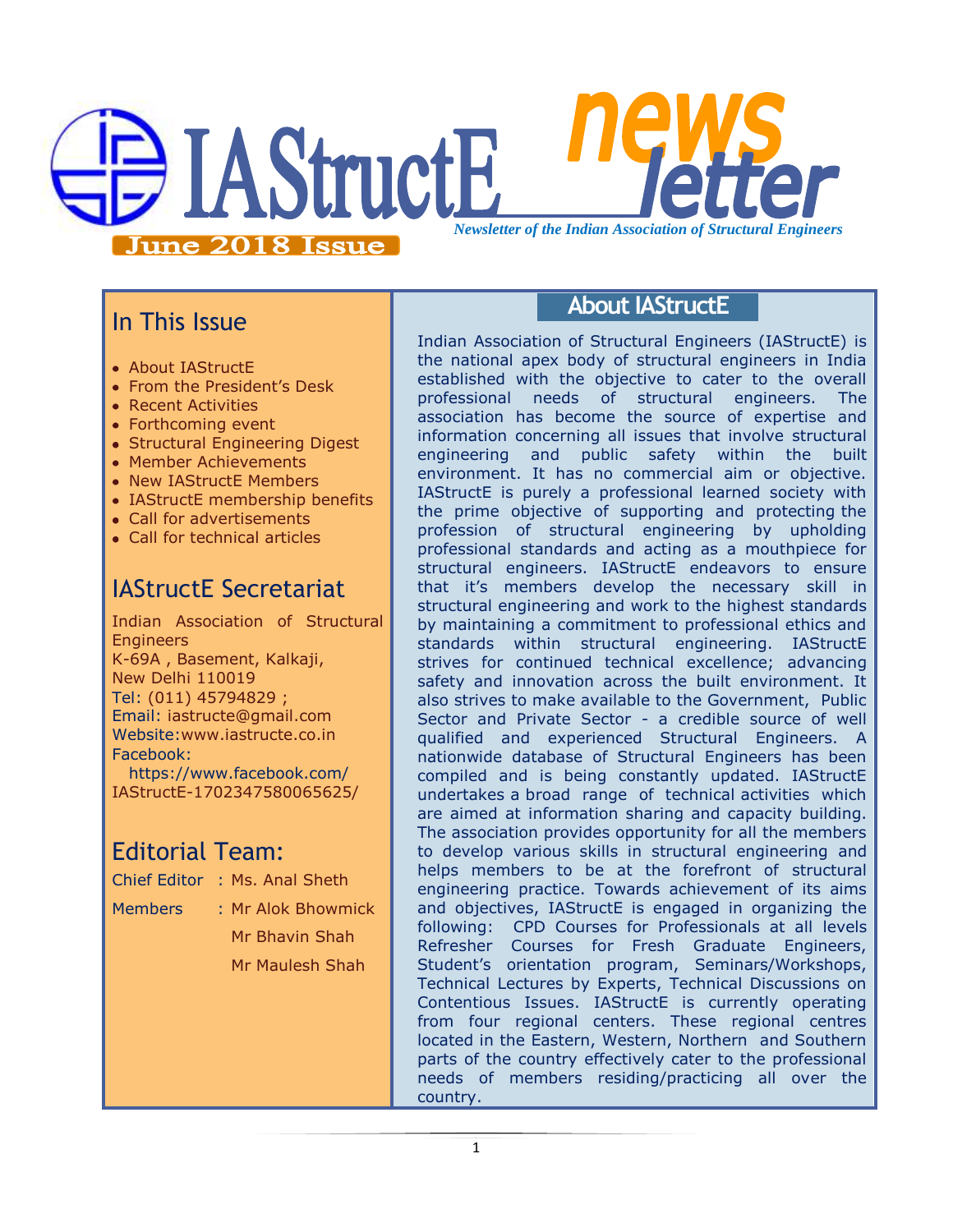## From the President's desk



Dear Friends,

Recently we concluded our Refresher Course on "Design of Tall Buildings". It was very well received by the participants like previous courses. Concluding lecture was delivered by Prof C V R Murty of IIT Jodhpur. Another half day Seminar on IRC: SP: 114-2018 was successfully organized at New Delhi in which about 70 delegates from various organizations were participated. I am delighted to see such an enthusiastic response from fraternity.

As already informed, we are now in the process of finalizing the schedule of the next Refresher Course on "Concrete Bridge Design Using – Code of Practice for Concrete Road Bridges (IRC 112)", which shall be launched on 18th August 2018 at PHD House, New Delhi. You will get the details soon. Prof Mahesh Tandon shall be the course coordinator.

Various other events are also in pipeline and details shall be announced very soon. Some of these are also listed in the Newsletter. You are requested to attend these programs and also disseminate the information to your colleagues.

The progress of publishing the Structural Engineering Digest (SED) for July 2018 issue is in the final stages and we hope to publish this journal by the end of July. Meanwhile, I would request you to contribute articles, case studies & advertisement for the next issues. You shall be happy to know IAStructE is preparing IS: 1893 part-1 code commentary which is likely to be finalized in next six months.

Our Governing Council is working very hard to take IAStructE to next higher level. We are also planning to organize technical events in other parts of India. Your views, comments, and suggestions on various aspects of IAStructE are welcome.

Best Regards

Manoj Mittal

### **Recent Activities**

#### **Technical Lecture**

1. A Technical Lecture by Mr Rajeeb Kumar, General Manager, Zonal Head – Technical, North Zone, UltraTech Concrete on the topic "New Age Concretes" was organized on 28<sup>th</sup> June 2018 CDC, India Habitat Centre, Lodhi Road, New Delhi.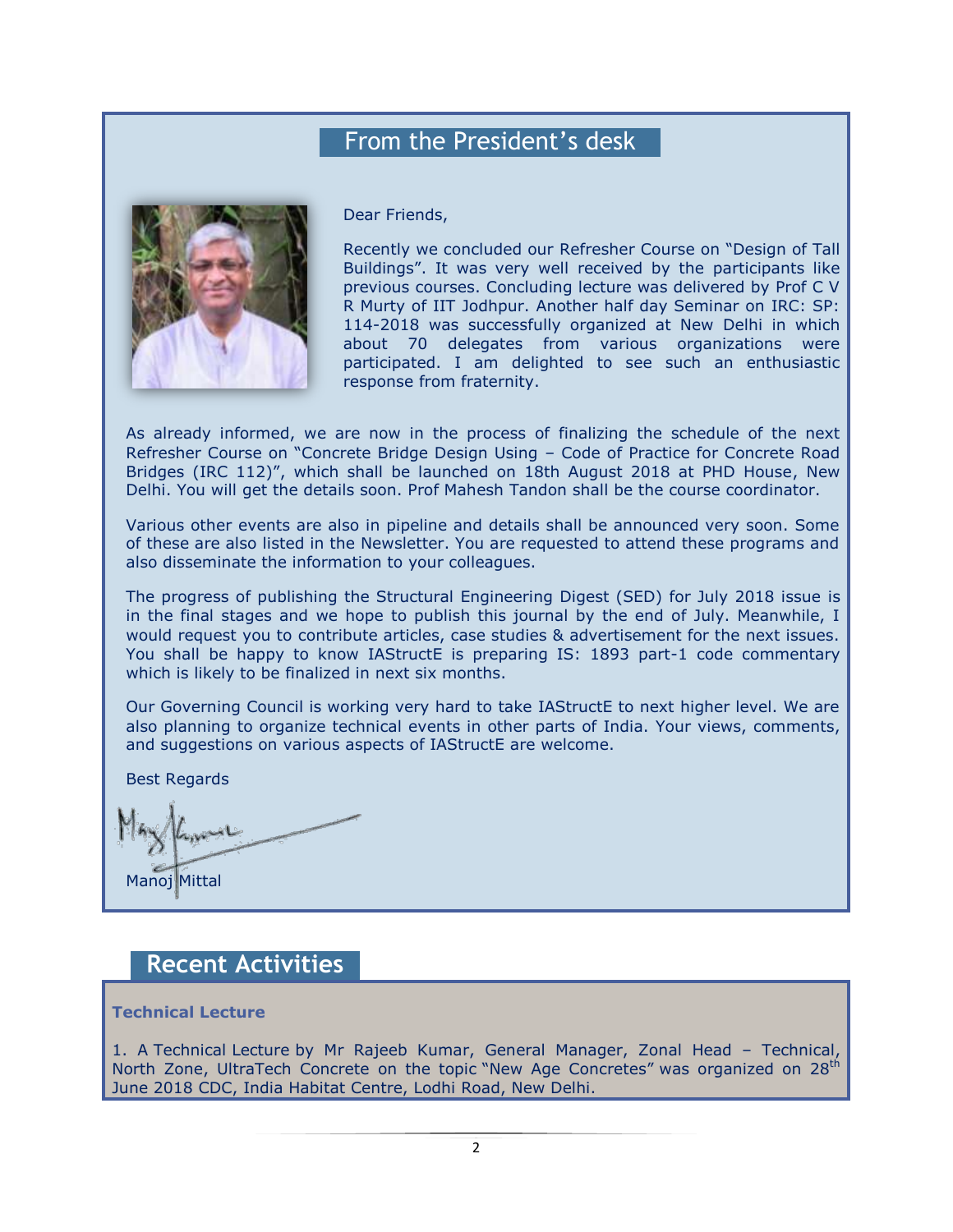#### **Refresher Course on Design of Tall Buildings**

The refresher course was organized from 28th April 2018 to 23rd June 2018 at PHD Chamber of Commerce & Industry, PHD House, New Delhi 110016. This was a 32 Hrs course with lectures held on Saturday mornings from 9.00 am to 13.15 hrs. It was attended by 65 participants from various organizations. The course was supported by Jindal Steel & Power Ltd. Mr S C Mehrotra was the Course Coordinator. The course was very well appreciated by all the participants. Lectures were delivered by the following eminent speakers.

- 1. Prof. Mahesh Tandon, Managing Director, Tandon Consultants Pvt Ltd
- 2. Mr. Vinay Gupta, Director & CEO, Tandon Consultants Pvt Ltd
- 3. Dr. Prem Krishna, Former Prof. I.I.T. Roorkee
- 4. Dr. Abhay Gupta, Director, Skeleton Consultants Pvt Ltd
- 5. Dr. A. K. Nagpal, Former Professor, IIT Delhi
- 6. Ms Sangeeta Wij, Managing Partner, SD Engineering Consultants LLP
- 7. Mr. Shekhar Ghate, Managing Director, Optimal Consultancy Services Pvt. Ltd.
- 8. Mr. Abhay Ghate, Chairman, Optimal Consultancy Services Pvt. Ltd.
- 9. Mr Nitin Gupta, Director, Arcop Associates (P) Ltd
- 10. Dr. Dulal Goldar, Former Principal, Delhi College of Engg.
- 11. Ms. AlpaSheth, Managing Director, VMS Consultants Pvt Ltd
- 12. Dr. Yogendra Singh, Professor & HOD, EQ Engg. Department, IIT Roorkee
- 13. Dr. Vinod Jain, Managing Director, Vintech Consultants
- 14. Mr Ravi Sundaram, Director, Cengrs Geotechnica Pvt Ltd
- 15. Mr. Vipul Ahuja, CEO & Director, Ahuja Consultants Pvt. Ltd.
- 16. Dr. C.V.R. Murty, Director, IIT Jodhpur

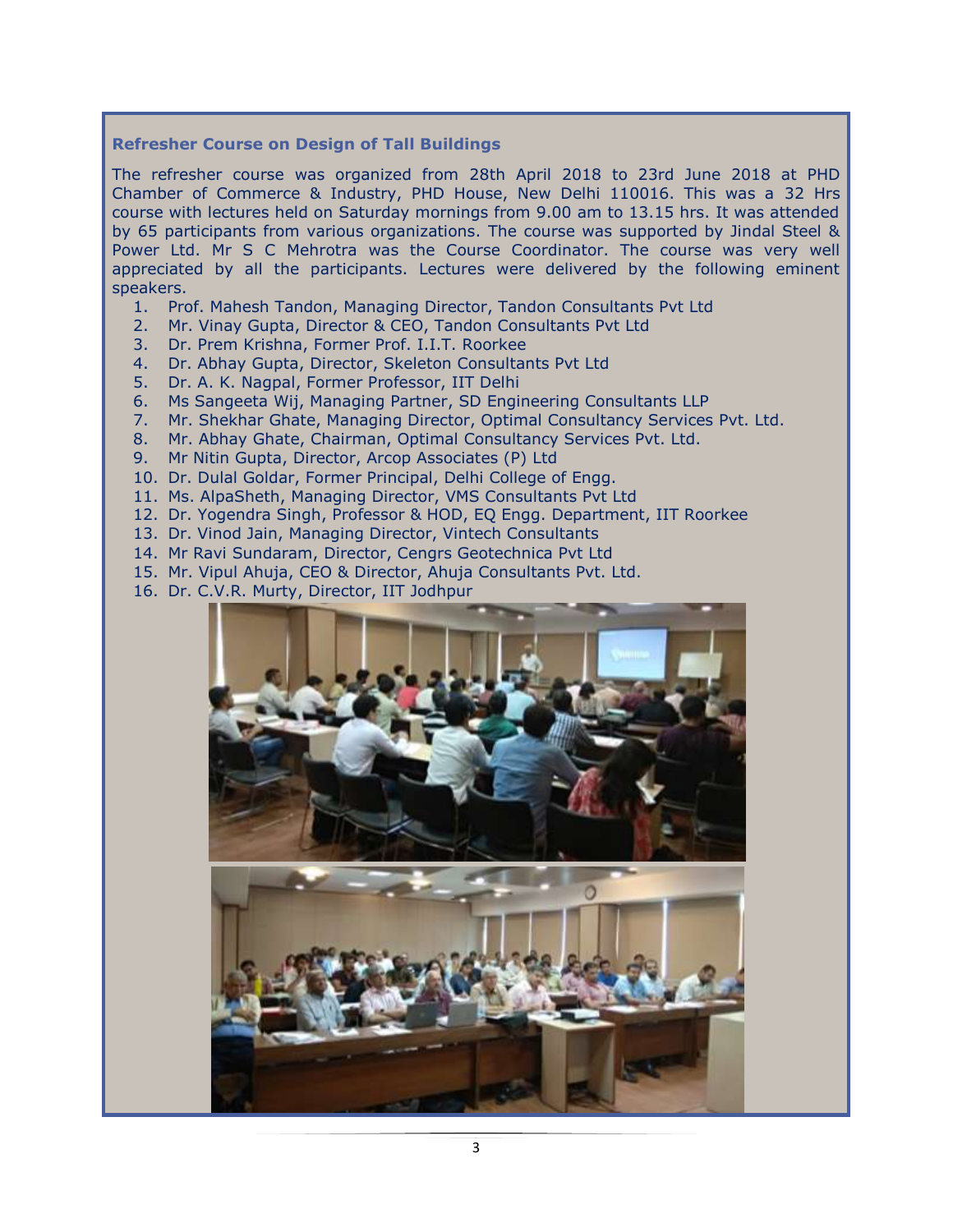#### **First Webinar on "IS 800 : 2007 & Software"**

The webinar on subject "IS 800 : 2007 & Software" was organized by IAStructE Gujarat State Centre on 07 June 2018. The lecture was delivered by Mr Bhavin Shah, Chairman, IAStructE Gujarat State Centre. It was a houseful online event. There was participation from all parts of the country. About 250 participants registered from different parts of the country within few days as against maximum permissible seats of 25 nos. Hence, in view of the overwhelming response, the total number of seats was increased to 50 numbers to accommodate more participants. The registered participants have also suggested many interesting topics for the future webinars. The entire session have been recorded and uploaded on the you-tube for the benefit of the members, which was also circulated to all the members. The entire webinar by the following link can be viewed: <https://youtu.be/oQ4RqwsrBKA>



**Seminar on Introduction to New Guidelines for Seismic Design of Road Bridges (IRC:SP:114-2018)**

The Seminar on Introduction to New Guidelines for Seismic Design of Road Bridges (IRC:SP:114-2018) was organized on 23rd June 2018 at PHD House, New Delhi. The event was supported by Indian Roads Congress and sponsored by Mageba Bridge Products Pvt Ltd, Resistoflex Dynamics Pvt Ltd and Sanfield India Ltd. It was attended by 70 participants from various organizations. The presentations were delivered by the following eminent speakers, who have also been involved in making this new guideline.

- 1. Dr. S. K. Thakkar, Former Professor, IIT Roorkee
- 2. Mr. A. K. Banerjee, Former Member (Technical), NHAI& Convenor, B-2 Committee of IRC
- 3. Dr. Lakshmy Parameswaran, Chief Scientist Bridges & Structures Division, CSIR-CRRI & Co-Convenor, B-2 Committee of IRC
- 4. Mr Aditya Sharma, Director –Highway & Structures, Ramboll India & Member Secretary, B-2 Committee of IRC
- 5. Mr. Rajiv Ahuja –Independent Consultant-Bridges & Highways, Member of B-2 Committee of IRC
- 6. Mr Alok Bhowmick, Managing Director, B&S Engineering Consultants Pvt Ltd & Member, B-2 Committee of IRC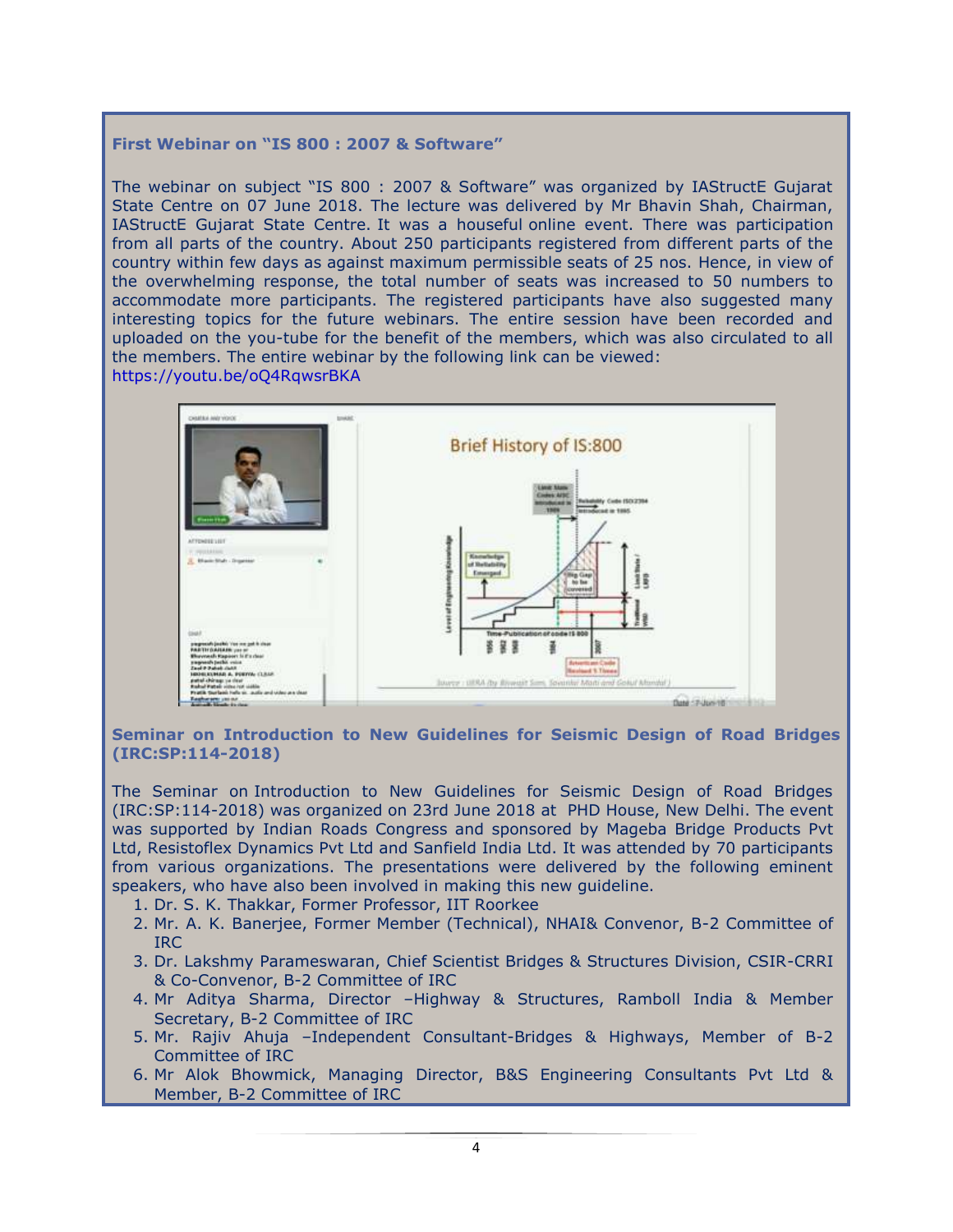

*Mr Aditya Sharma, Mr Rajiv Ahuja, Dr Lakshmy Parameswaran*

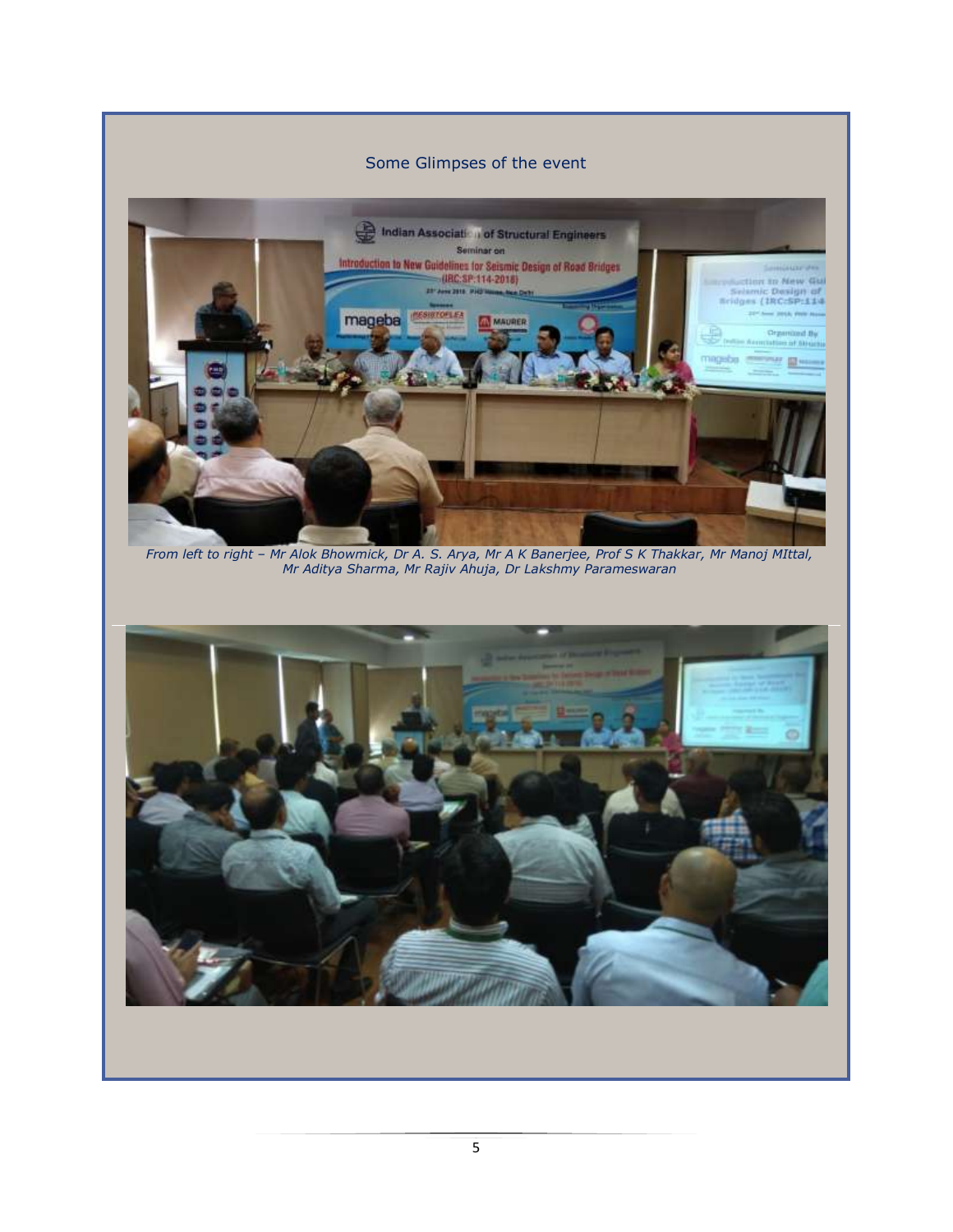### Forthcoming event

#### **Evening Seminar**

Hilti India Pvt Ltd in Association with Indian Association of Structural Engineers (IAStructE) is organizing an evening Seminar on Evolving trends in Post-installed connections in Concrete to ensure safety under Seismic Conditions from  $06:30$  pm onwards on  $27<sup>th</sup>$  July 2018 at PHD House, New Delhi. Details shall be announced soon.

#### **Workshop at Chandigarh**

Indian Association of Structural Engineers (IAStructE) in Association with Civil Engineers Academy & Research Centre (CEA&RC) is organizing a one day Workshop on Planning, Design and Construction of Elevated Grade Separator between Chandigarh & Kharar ", on 28th July 2018 at Mahatma Gandhi State Institute of Public Administration, Sector 26, Chandigarh. There is no registration fee for attending the workshop; however, prior registration is necessary to enable participation as the seats are limited. The registration can be done online by the following link<https://theghai.com/registration-form/>**.** For further details and enquiry and for your registration, you may like to contact Mr Jatin Singla Local Coordinator, from CEA&RC, Panchkula [ho@theghai.com,](mailto:ho@theghai.com) Tel: 09914575200, 0172- 2555529.

#### **Refresher Course**

Refresher Course on "**Concrete Bridge Design Using Code of Practice for Concrete Road Bridges (IRC 112)**" starting from 18th August 2018, which will be concluded on 06 October 2018. The lectures will be held on every Saturday morning from 9.00 AM to 01.15 PM. Each lecture will be of 2 hours. The venue shall be PHD Chamber of Commerce & Industry, PHD House, 4/2 Siri Institutional Area, August Kranti Marg, New Delhi. Course participation fee shall be Rs. 7,500/- for IAStructE members and Rs.10,000/- for nonmembers. In view of limited seats (maximum 80 seats) in the course you are advised to send your confirmation at the earliest possible, latest by July 30, 2018. For further details and enquiry and for your registration, you may like to contact the IAStructE Secretariat, Tel: 011-45794829, Email: [iastructe@gmail.com](mailto:iastructe@gmail.com)

#### **International Seminar**

International Seminar on **Earthquake / Wind Resilience in Buildings and Bridges with Vibration Control – Base Isolation and Dampers** is scheduled to be held on 14-15 September 2018 at Civil Services Officers" Institute (CSOI), Vinay Marg, Chanakyapuri, New Delhi 110021. International experts from Japan and USA have already confirmed their participation. The experts will shed light on the latest technologies and trends in building earthquake resilience through vibration control.

Nominations have been invited to participate in the event. Please visit **[www.iastructe.co.in](http://www.iastructe.co.in/)** for more details or contact IAStructE Secretariat.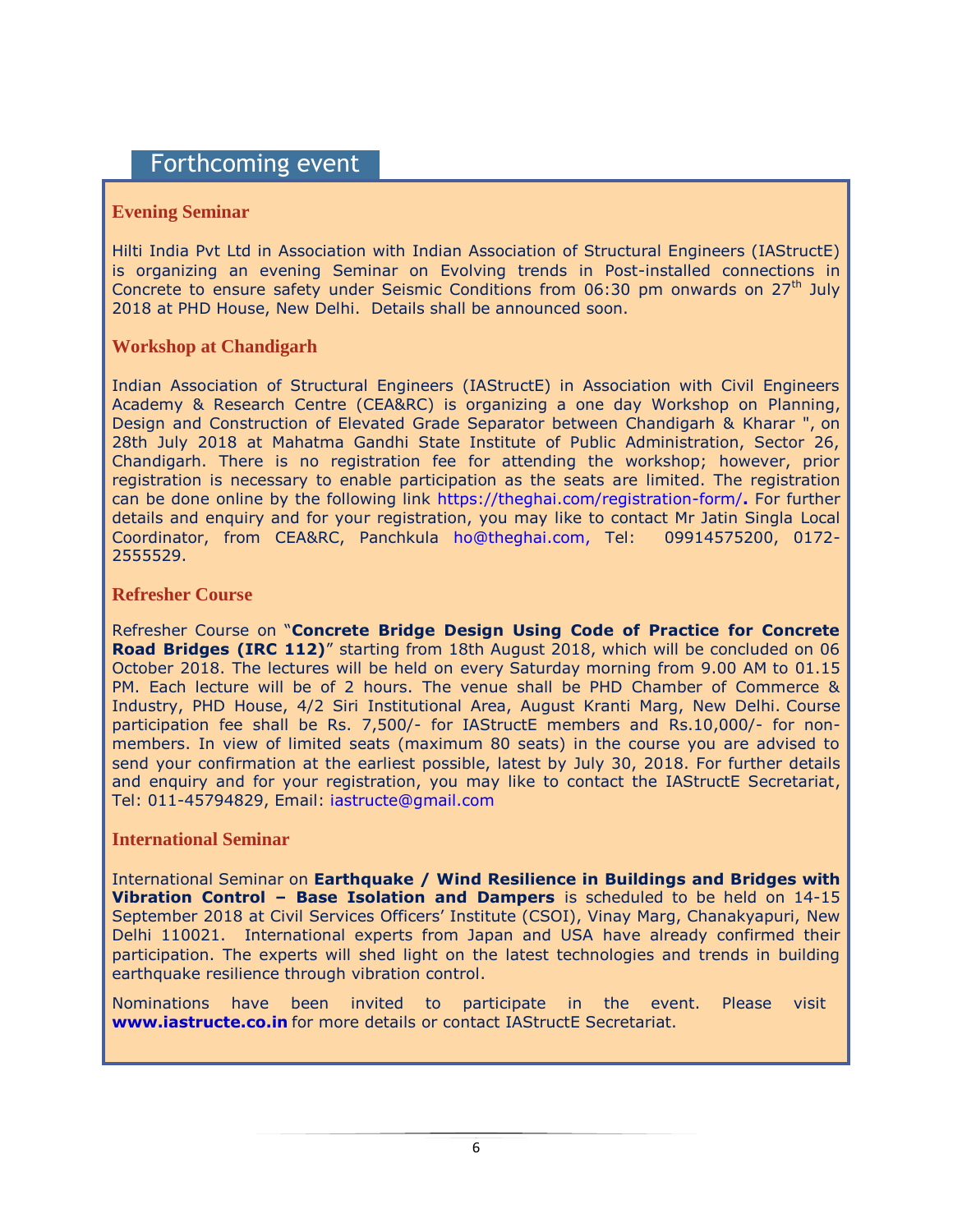## Structural Engineering Digest

The technical journal of IAStructE, Structural Engineering Digest (SED) shall be published in July 2018. The members and others engaged in the profession can contribute a technical article or case study on a topic of their choice relevant to Structural Engineering. The article, along with the photograph and brief resume of the Author may be sent to the Secretariat at [iastructe@gmail.com.](mailto:iastructe@gmail.com)

### Member's Achievement

Association of Consulting Civil Engineers-India(ACCE-I) organized the Annual Awards 2018 ceremony on 2nd June 2018 at Madurai, where **Mr S C Mehrotra,** *Past President IAStructE* was honored in the category "Innovative Design of Structure other than Industrial Structure &**Prof Mahesh Tandon,** *Past President IAStructE* was honored with "Gaurav Award" ( Life Time Achievement Award).







### New IAStructE Members

| "MEMBER" Grade Members           |           |                      |                                                      |           |
|----------------------------------|-----------|----------------------|------------------------------------------------------|-----------|
|                                  | M/S No    | <b>Name</b>          | Designation, Organization                            | City      |
|                                  | $M - 259$ | Mr Manoj Kumar Rajak | Dy. Director, Civil Engg, BIS                        | New Delhi |
| "ASSOCIATE MEMBER" Grade Members |           |                      |                                                      |           |
|                                  | M/S No    | <b>Name</b>          | Designation, Organization                            | City      |
|                                  | AM-257    | Mr Sandeep Tiwari    | Structural Engineer, Sanrachna<br><b>Consultants</b> | New Delhi |
|                                  | AM-258    | Mr Abhishek Pal      | Scientist 'B', Civil Engg, BIS                       | New Delhi |